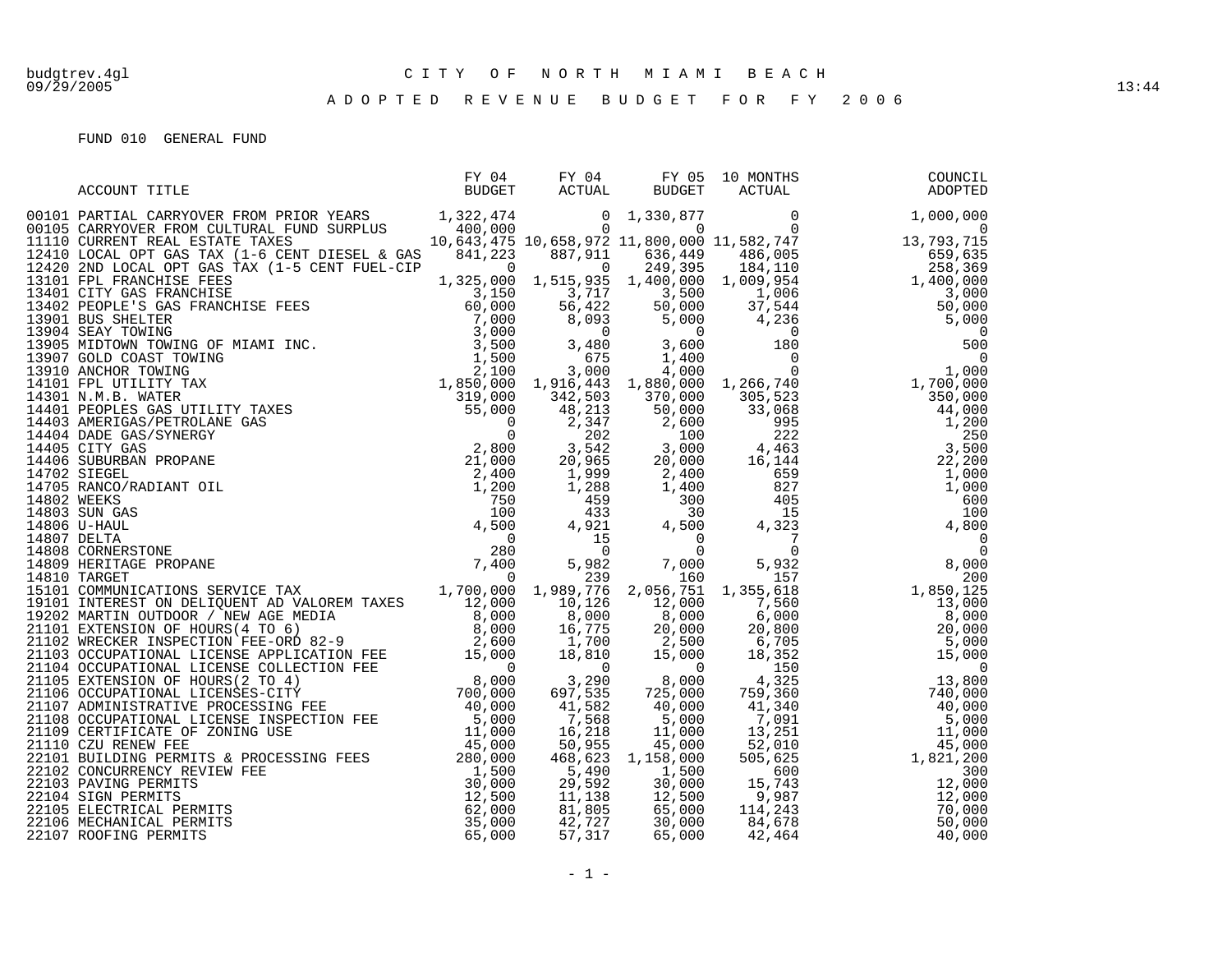## A D O P T E D R E V E N U E B U D G E T F O R F Y 2 0 0 6

| ACCOUNT TITLE<br>22100 The Matter of the Matthews of the Matthews of the Matthews of the Matthews of the Matthews of the Matthews of the Matthews of the Matthews of the Matthews of the Matthews of the Matthews of the Matthews of the Matth |  |  | COUNCIL<br>ADOPTED |
|------------------------------------------------------------------------------------------------------------------------------------------------------------------------------------------------------------------------------------------------|--|--|--------------------|
|                                                                                                                                                                                                                                                |  |  |                    |
|                                                                                                                                                                                                                                                |  |  |                    |
|                                                                                                                                                                                                                                                |  |  |                    |
|                                                                                                                                                                                                                                                |  |  |                    |
|                                                                                                                                                                                                                                                |  |  |                    |
|                                                                                                                                                                                                                                                |  |  |                    |
|                                                                                                                                                                                                                                                |  |  |                    |
|                                                                                                                                                                                                                                                |  |  |                    |
|                                                                                                                                                                                                                                                |  |  |                    |
|                                                                                                                                                                                                                                                |  |  |                    |
|                                                                                                                                                                                                                                                |  |  |                    |
|                                                                                                                                                                                                                                                |  |  |                    |
|                                                                                                                                                                                                                                                |  |  |                    |
|                                                                                                                                                                                                                                                |  |  |                    |
|                                                                                                                                                                                                                                                |  |  |                    |
|                                                                                                                                                                                                                                                |  |  |                    |
|                                                                                                                                                                                                                                                |  |  |                    |
|                                                                                                                                                                                                                                                |  |  |                    |
|                                                                                                                                                                                                                                                |  |  |                    |
|                                                                                                                                                                                                                                                |  |  |                    |
|                                                                                                                                                                                                                                                |  |  |                    |
|                                                                                                                                                                                                                                                |  |  |                    |
|                                                                                                                                                                                                                                                |  |  |                    |
|                                                                                                                                                                                                                                                |  |  |                    |
|                                                                                                                                                                                                                                                |  |  |                    |
|                                                                                                                                                                                                                                                |  |  |                    |
|                                                                                                                                                                                                                                                |  |  |                    |
|                                                                                                                                                                                                                                                |  |  |                    |
|                                                                                                                                                                                                                                                |  |  |                    |
|                                                                                                                                                                                                                                                |  |  |                    |
|                                                                                                                                                                                                                                                |  |  |                    |
|                                                                                                                                                                                                                                                |  |  |                    |
|                                                                                                                                                                                                                                                |  |  |                    |
|                                                                                                                                                                                                                                                |  |  |                    |
|                                                                                                                                                                                                                                                |  |  |                    |
|                                                                                                                                                                                                                                                |  |  |                    |
|                                                                                                                                                                                                                                                |  |  |                    |
|                                                                                                                                                                                                                                                |  |  |                    |
|                                                                                                                                                                                                                                                |  |  |                    |
|                                                                                                                                                                                                                                                |  |  |                    |
|                                                                                                                                                                                                                                                |  |  |                    |
|                                                                                                                                                                                                                                                |  |  |                    |
|                                                                                                                                                                                                                                                |  |  |                    |
|                                                                                                                                                                                                                                                |  |  |                    |
|                                                                                                                                                                                                                                                |  |  |                    |
|                                                                                                                                                                                                                                                |  |  |                    |
|                                                                                                                                                                                                                                                |  |  |                    |
|                                                                                                                                                                                                                                                |  |  |                    |
|                                                                                                                                                                                                                                                |  |  |                    |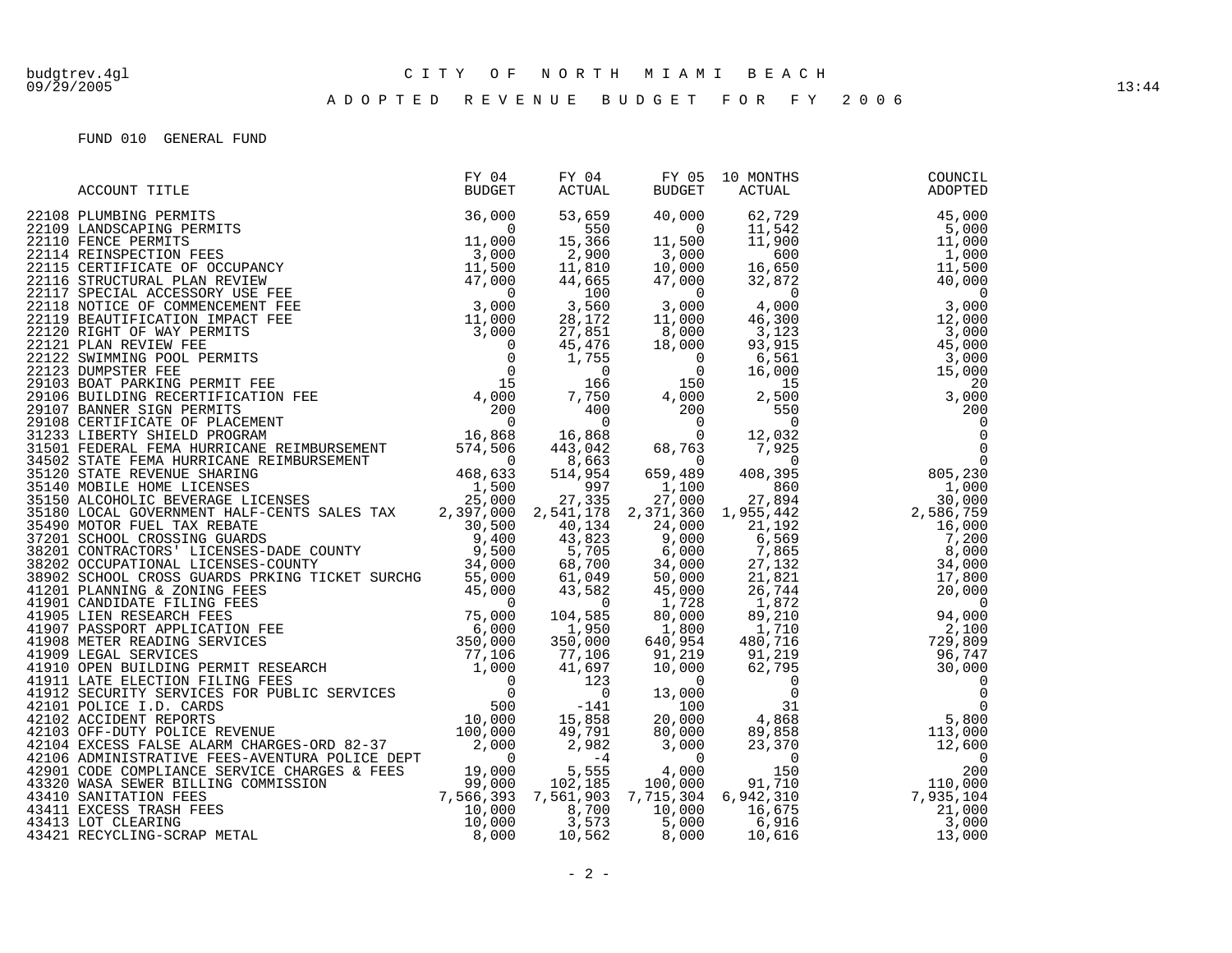## A D O P T E D R E V E N U E B U D G E T F O R F Y 2 0 0 6